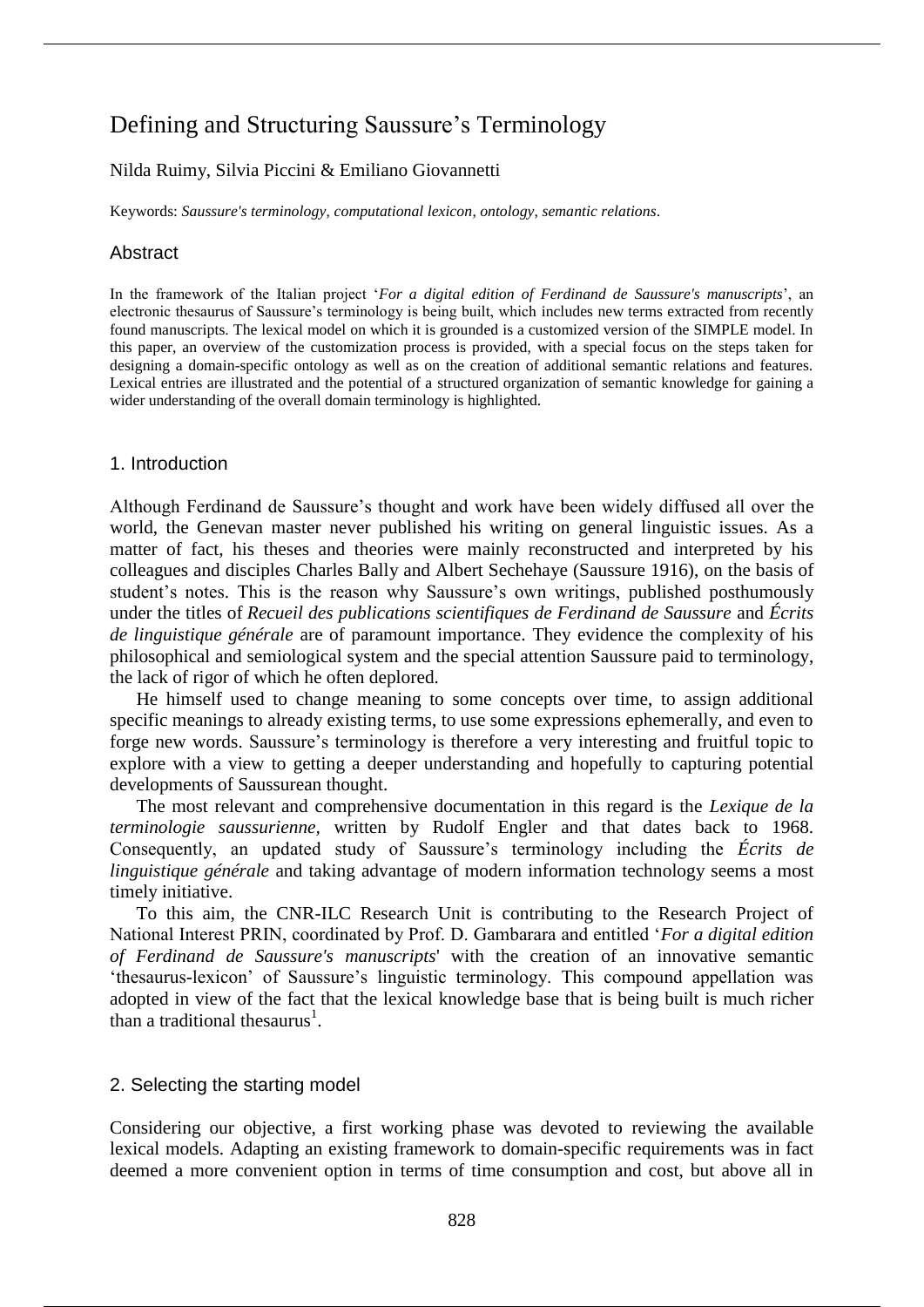terms of result quality. Today, well-founded lexical models designed during the last decade enable to build lexical databases with a multidimensional structuring of concepts and a large network of semantic links among terms. Grounded on models such as WordNet (Fellbaum 1998), EuroWordNet (Vossen 1999), ItalWordNet (Roventini et al. 2003), Framenet (Fillmore et al. 2003), Pattern Dictionary (Hanks and Pustejovsky 2005), SIMPLE (Lenci et al. 2000) and Brandeis Semantic Ontology (Pustejovsky et al. 2006), outstanding lexical resources for NLP were developed, which provide a rich description of word meaning with a view to retrieving and processing lexical data in texts.

To develop the very first electronic thesaurus of Saussure's terminology, we selected the SIMPLE conceptual model, with a view to customizing it into the domain-specific *SIMPLE FdS* model. This model was in fact deemed the most adequate since, in the domain of Computational Lexicography, it distinguishes itself by some particularly valuable and innovative aspects. In the context of the eponym European project, this model - whose theoretical framework is the Generative Lexicon Theory (Pustejovsky 1995) - provided a semantic classification and a formal and structured representation of word meaning, as well as contextual semantic information, for twelve European languages. It thus turned to be a de facto standard and consequently strongly inspired the *Lexical Markup Framework* metamodel, which is the ISO standard for NLP lexicons (Francopoulo 2007).

SIMPLE has a flexible and modular architecture that enables to perform, at the desired granularity level, a rich and explicit semantic description that combines ontological classification and semantic valency (Ruimy et al. 2003). The genericity and systematicity features of the model and the coherent structuring of information answer the requirements for a fruitful exploitation of encoded data. In fact, SIMPLE allows an easy access to information and offers many interesting possibilities of retrieval, search and extraction of lexical data. Finally, this model, that was designed with a view to future expansions and specializations, displays properties of flexibility and versatility that lend it to being easily customized.

### 3. The conceptual level

The customization process started with the design of the core component of the *SIMPLE\_FdS* model, that is a domain-specific lexical ontology<sup>2</sup> that would structure Saussure's terminology. Building an ontology amounts to modeling the conceptual schema of a domain knowledge according to ontology building principles. In the present case, the domain ontology was conceived in conformity with the architecture and design principles of the SIMPLE type system. It was therefore tailored to account for the different degrees of internal complexity of word meaning.

Combining bottom-up and top-down approaches, we started by imposing a rough, preliminary semantic classification on Engler (1968) and Godel's (1957) indexes of terms as well as on new representative terms extracted from the manuscripts under study. This permitted us to identify the main conceptual classes that were then defined and hierarchically arranged into a type system. Subsequently, they were generalized and/or specialized, trying to keep a balance between too general classes and too fine-grained distinctions. The internal structure of the types, that is their attributes and values, was then defined. Following our guiding model, types were organized along hierarchical and non-hierarchical conceptual relations and distinguished into one-dimensional and multidimensional. In the latter types, the multidimensionality of meaning is captured by means of the four roles of the *Qualia Structure* (*formal, constitutive, agentive* and *telic*). In the ontology, *qualia* roles define the distinctive properties of semantic types and differentiate their internal semantic constituency.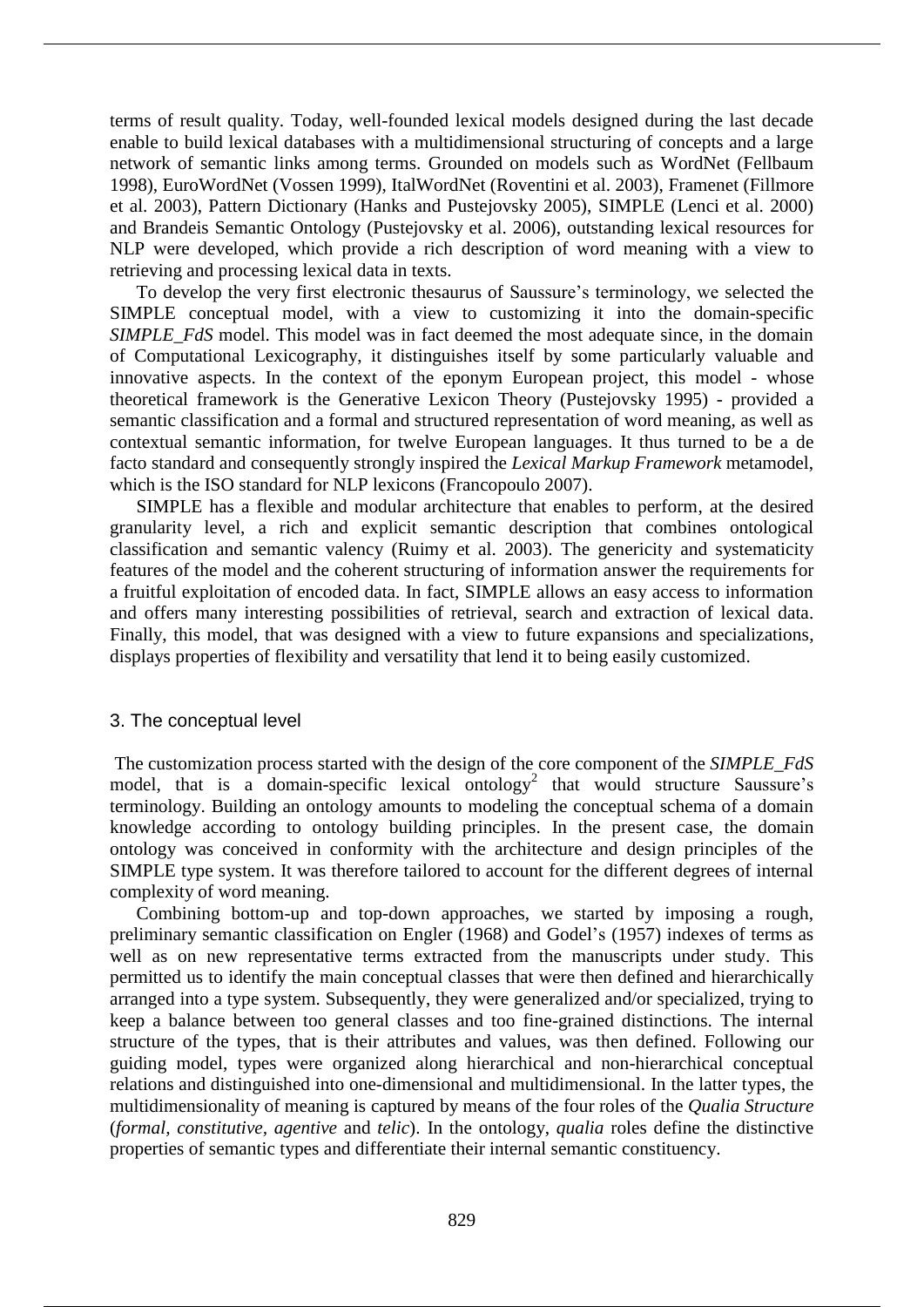The current version of the type system may still undergo some adjustments that will clearly be performed in full compliance with the ontology building principles of the archetypal model.

The *SIMPLE\_FdS* ontology has been ported in OWL (Web Ontology Language). The advantage of having an OWL version of the ontology is threefold: i) since OWL has model theoretic formal semantics, it is possible to run a number of ontology and consistency tests (duplicated restrictions, multiple asserted parents, etc.); ii) a variety of visualization plugins for the OWL editor Protégé is available and allows to simplify both the editing of the ontology and its consultation; iii) OWL is the standard language to represent and share an ontology on the Web.



**Figure 1.** *Simple FdS* ontology, version 0.2<sup>3</sup>

Besides the ontology, two other building blocks of the *SIMPLE\_FdS* model, that is semantic features and semantic relations, enable to express a wide typology of information characterizing a word's semantic content.

Semantic features express information types such as the domain of use of a word, distinctive properties that cut across the type hierarchy and thus allow to cluster word senses whatever their ontological classification, and traits interpreting meaning dimensions clearly perceived in a word semantic content but hardly expressible within a semantic relation.

Semantic relations, the heart of the lexical model, are expressed as triplets: <*source semantic unit, relation, target semantic unit*>. Their bulk and core is taken from SIMPLE *Extended Qualia Structure*, which is the outcome of a revisitation of *Qualia Structure*. *Extended Qualia* relations allow to express the orthogonal meaning dimensions coexisting in the lexical semantics of a word sense and to structure its relationships to other lexical units, on both paradigmatic and syntagmatic axes. They provide a fine-grained knowledge on the identity, constituency, origin and function of an entity.

Other relationships are also represented, for example synonymy, antonymy, morphological derivation, as well as relationships holding between events and participants and among coparticipants in events.

The *SIMPLE\_FdS* model encompasses those SIMPLE original features and relations deemed suitable for our domain of interest as well as new specific features and relations created to account for term properties and relationships peculiar to the conceptual organization of the domain knowledge.

Some sixteen new features encode domain-specific subject fields, information on source, frequency and period of attestation of a term.

So far, sixteen specific relations were created, which are illustrated in table 1.

| signifié hasPreviousDenomination concept           | temps homogène hasSubsequentDenomination moment                     |  |  |
|----------------------------------------------------|---------------------------------------------------------------------|--|--|
| <i>parasème</i> has Near Synonym terme             | <i>morphologie</i> has Other Denomination <i>théorie des signes</i> |  |  |
| <i>syllabe</i> <b>pertainsTo</b> <i>phonologie</i> | chaînon belongsTo synchronie                                        |  |  |
| arbitraire <b>duality</b> motivation_relative      | formatif isOpposedTo radical                                        |  |  |

**Table 1.** Examples of domain-specific semantic relations.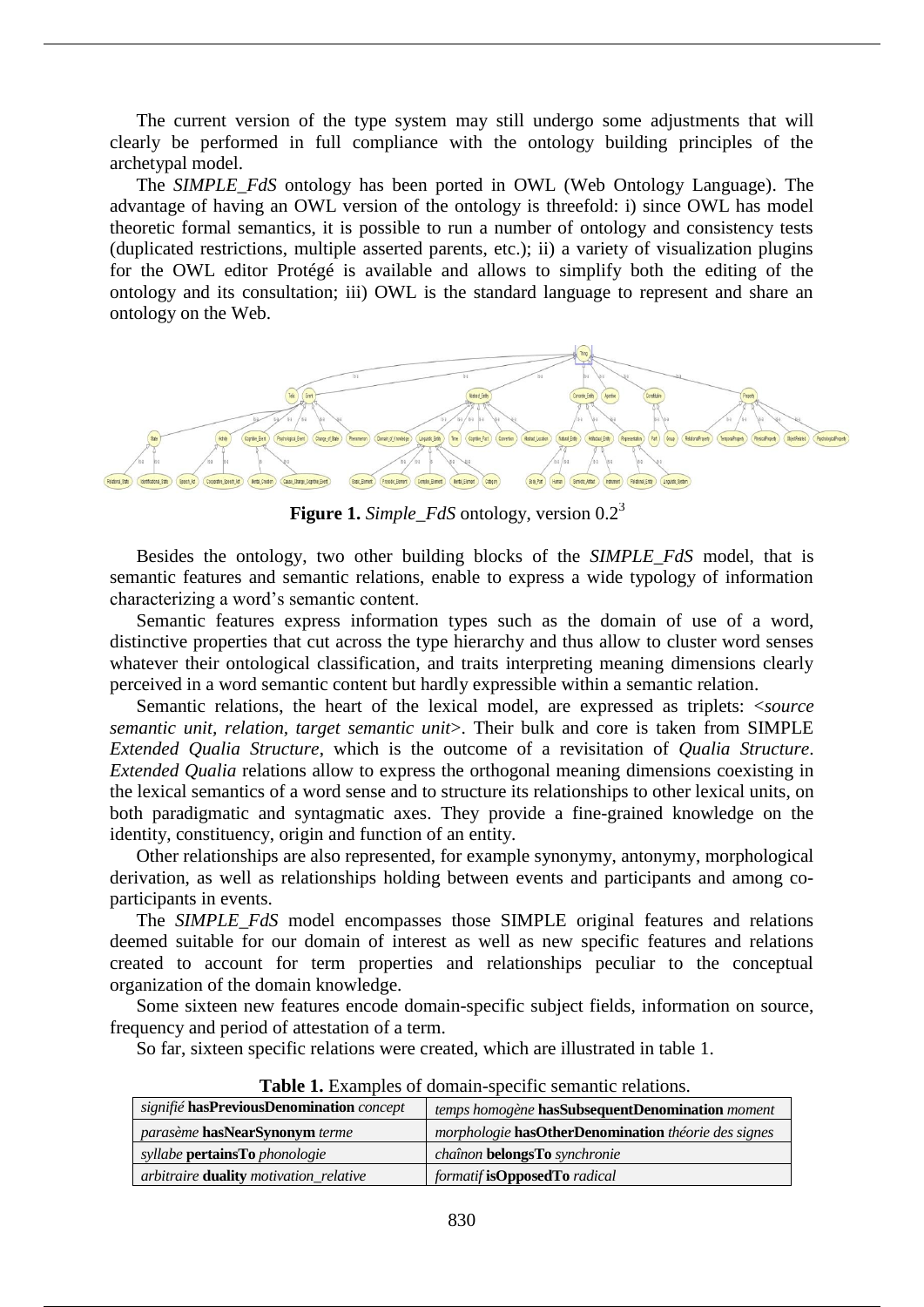| sôme <b>directlyImplies</b> antisôme              | <i>concept verbal</i> <b>indirectlyImplies</b> <i>image auditive</i> |
|---------------------------------------------------|----------------------------------------------------------------------|
| <i>préfixe</i> <b>precedes</b> radical            | <i>désinence</i> <b>follows</b> thème                                |
| <i>chaînon</i> is <b>EdSubstitutedWith</b> anneau | anneau substitutesFor chaînon                                        |
| paraplasme hasEndonym <sup>4</sup> métaplasme     | <i>trésor</i> abstractLocation <i>pensée</i>                         |

#### 4. The terminological level

The descriptive means illustrated enable to create rich lexical entries (cf. fig. 2) in which each single sense of a (one- or multi-word) lexeme is encoded. A word sense (or *semantic unit*) is associated to a large set of structured and fine-grained formalized information concerning a wide range of semantic aspects. Special emphasis is given to the relationships holding among terms.

Privileging the terms extracted from Saussure's authentic writings, we created up to now 375 lexical entries (284 nouns or noun phrases, 70 adjectives and 21 verbs)<sup>5</sup>.

| $id = "UsemD8388parasème"$                                                           | $id = "USemD24 significant"$                                                          |  |  |
|--------------------------------------------------------------------------------------|---------------------------------------------------------------------------------------|--|--|
| Naming $=$ "parasème"                                                                | Naming $=$ "signifiant"                                                               |  |  |
|                                                                                      |                                                                                       |  |  |
| <b>Saussure definition</b> = "Pour un mot quelconque faisant partie de la langue un  | <b>Definition</b> = "Le signifiant et le signifié sont les deux éléments composant le |  |  |
| second mot, même n'ayant avec le premier aucune parenté, est un parasème.            | signe. Le signifiant est auditif, le signifié conceptuel." (Godel: Cahiers D,         |  |  |
| La seule et simple qualité de parasème est de faire partie d'un même système         | $211$ .                                                                               |  |  |
| psychologique de signes. "3313.2"                                                    | $Collocations = "significant linguistic"$                                             |  |  |
| <b>Definition</b> = "Signe (voir sème) considéré dans ses rapports avec le système ; | <b>Semfeaturelist</b> "SemanticType Concrete_Entity SuperType Thing                   |  |  |
| voir terme. " (Engler, 38).                                                          | Domain Linguistics Plus Conventional Plus Semiotic Plus Sound                         |  |  |
| <b>Semfeaturelist</b> =" SemanticType Relational_Entity SuperType Representation     | IndirectTelicYes "                                                                    |  |  |
| Domain Linguistics Domain Semiology Plus Conventional Plus Semiotic                  | <b>Relations:</b>                                                                     |  |  |
| IndirectTelicYes"                                                                    | "isa" "USemD1élément" (Constitutive)                                                  |  |  |
| <b>Relations:</b>                                                                    | "isaPartOf" "USem5signe" (Relational Entity)                                          |  |  |
| "isa" "USem5signe" (Relational Entity)                                               | "isaPartOf" "USemD27signe_linguistique" (Relational_Entity)                           |  |  |
| "isaPartOf" "UsemD4033système" (Constitutive)                                        | "concerns" "USemD37audition" (Psychological Event)                                    |  |  |
| "directlyImplies" "UsemD17valeur" (Relational_State)                                 | "directlyImplies" "USemD35signifié" (Mental_Element)                                  |  |  |
| "hasEndonym" "UsemD36sème" (Relational Entity)                                       | "indirectlyImplies" "USem35pensée" (Mental Element)                                   |  |  |
| "hasNearSynonym" "UsemD60001terme" (Relational Entity)"                              | "indirectlyImplies" "USemD23sens" (Mental Element)                                    |  |  |
|                                                                                      | "hasProperty" "USemD8376linéarité" (Property)                                         |  |  |
|                                                                                      | "hasSynonym" "UsemD9139sôme" (Concrete_Entity)                                        |  |  |
|                                                                                      | "hasPreviousDenomination" "USemD88image acoustique"                                   |  |  |
|                                                                                      | (Concrete Entity)                                                                     |  |  |

**Figure 2.** Examples of lexical entries.

The whole set of entries is stored in a database and managed through a system that allows a concurrent and easy access to data for creating, storing, consulting and modifying lexical entries. The database management system includes a set of  $SQL^6$  queries that enable to perform quality checks on the formal consistency of data. Most importantly, it supports advanced querying functionalities for a quick, efficient and comprehensive retrieval of lexical information.

| Source semantic unit    | <b>Naming</b>  | <b>Relation</b> | <b>Target semantic unit</b> |
|-------------------------|----------------|-----------------|-----------------------------|
| USem42agglutination     | agglutination  | belongsTo       | USem027diachronie           |
| USem441étymologie       | étymologie     | belongsTo       | USem027diachronie           |
| USemD9021métaplasme     | métaplasme     | belongsTo       | USem027diachronie           |
| USem4419mutabilité      | mutabilité     | belongsTo       | USem027diachronie           |
| USem15phonétique        | phonétique     | belongsTo       | USem027diachronie           |
| USemD9057reconstruction | reconstruction | belongsTo       | USem027diachronie           |
| $\ddotsc$               | $\ddotsc$      | belongsTo       | <b>USem027diachronie</b>    |

**Table 2.** Query for a pair: specific semantic relation - specific target term.

Information retrieval queries may be formulated using any single piece of encoded information, be it a semantic relation, a feature or a lexical unit. For example, a query for a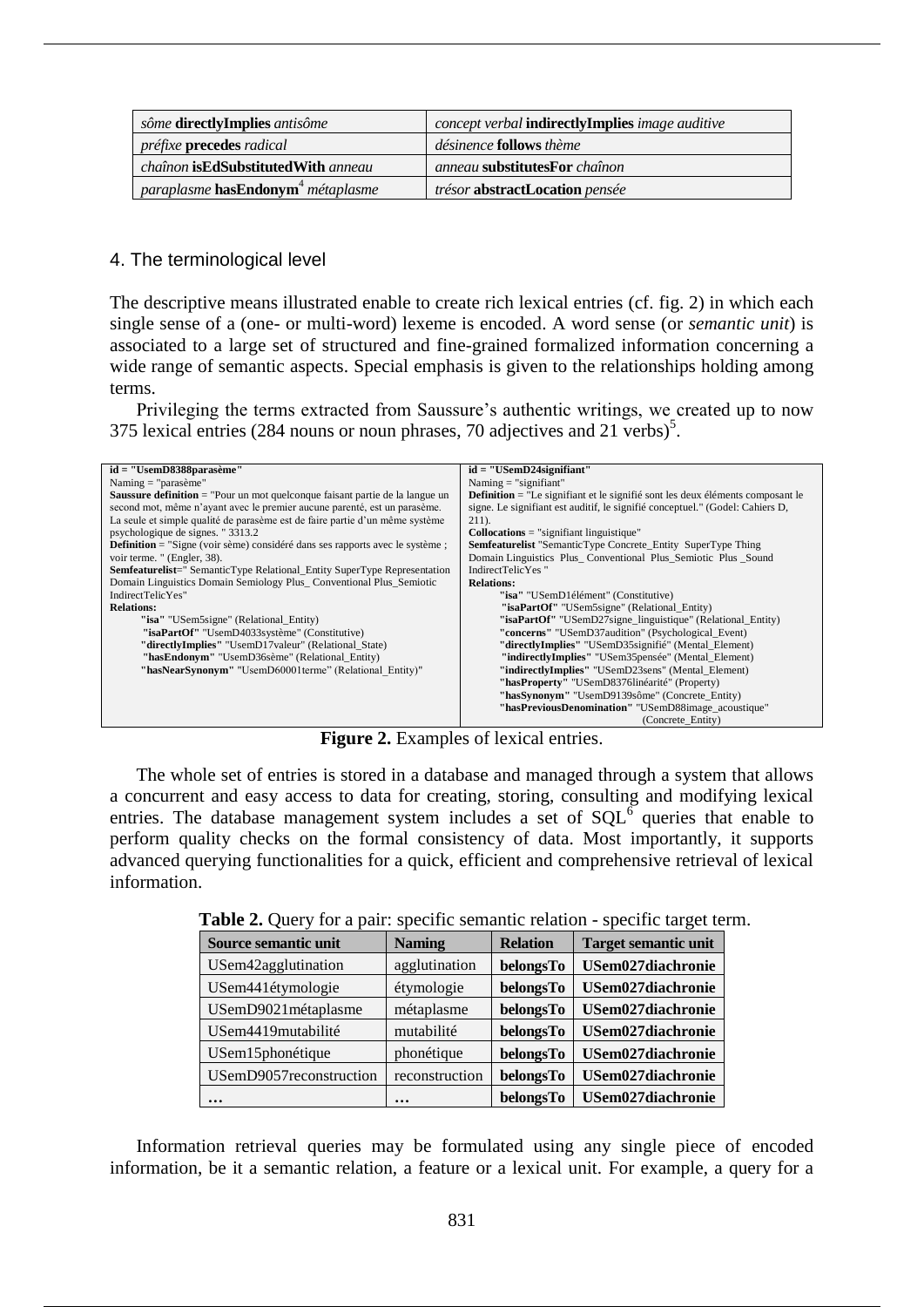given semantic relation (either coupled with a specific target term or not) renders all pairs of terms linked through this relation. Through a query for a lexical unit, all terms connected to it are retrieved and classified according to the type of relationship they hold with the keyword. Querying for a semantic feature, all involved terms are captured, whatever their ontological classification. Besides, coherence and completeness of results are ensured by the formalized framework in which queries are performed.

#### 5. Concluding remarks

Such an electronic thesaurus-lexicon, based on a multidimensional structuring of concepts and a large network of semantic relations among terms, is, in our opinion, a most valuable lexical research tool. It offers many interesting possibilities of investigating lexical data. In the lexicon, the overall structure of Saussure's terminology is made explicit and the semantic import of its component terms as well as the nature and relevance of their relationships are defined. The structured organization of lexical information, which highlights the componential and relational nature of word meaning, should provide a deeper knowledge of the overall domain terminology and might therefore contribute to a better understanding of the author's original thought, and to shade light on some of his complex reflections.

The tools and methodologies developed for building this electronic thesaurus are fully portable and are intended to be used in similar domains. Actually, in the framework of an ERC Advanced project, an electronic semantic thesaurus of Arabic terms extracted from the pseudo-*Theology of Aristotle* is presently being built, which is grounded on a specifically customized version of the root model.

#### **Notes**

<sup>1</sup> A thesaurus is generally defined as an ordered collection of terms related by hierarchical, associative and synonymic relations. These terms make up the lexicon of a domain knowledge and are used for text indexing and information retrieval within that domain. Thesauri may be based on a unidimensional or multidimensional classification system.

<sup>2</sup> We adopt the definition of the term 'ontology' provided by T.R. Gruber (1993: 200): 'An ontology is an explicit specification of a conceptualization.'

 $3 \text{ For a higher quality view of the ontology, click on the following link <http://tinyurl.com/72mhenv>.$ 

<sup>4</sup> This semantic relation was inspired from (Cruse, 1986 : 123).

<sup>5</sup> The first release of the semantic thesaurus-lexicon of Saussure's terminology is due for the end of 2012.

<sup>6</sup> Structured Query Language, a programming language designed for managing data in relational databases.